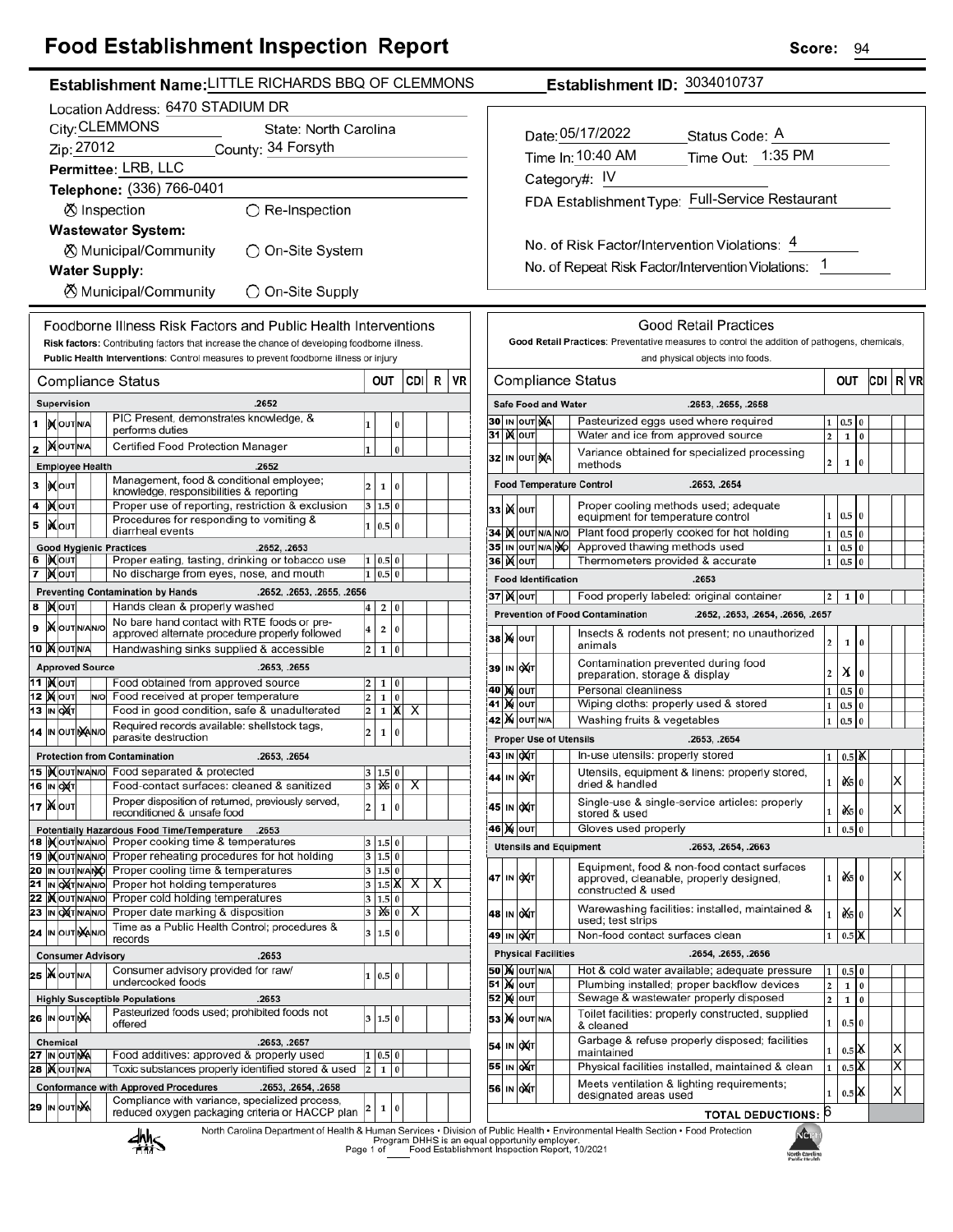# Comment Addendum to Food Establishment Inspection Report

| Establishment Name: LITTLE RICHARDS BBQ OF CLEMMONS                                                                                        | Establishment ID: 3034010737                                         |  |  |  |  |
|--------------------------------------------------------------------------------------------------------------------------------------------|----------------------------------------------------------------------|--|--|--|--|
| Location Address: 6470 STADIUM DR                                                                                                          | Date: 05/17/2022<br>$X$ Inspection Re-Inspection                     |  |  |  |  |
| City: CLEMMONS<br>State:NC                                                                                                                 | X <br>Comment Addendum Attached?<br>Status Code: A                   |  |  |  |  |
| County: 34 Forsyth<br>Zip: 27012                                                                                                           | Water sample taken? $\sqrt{Y}$ Yes $\sqrt{X}$ No<br>Category #: $IV$ |  |  |  |  |
| Wastewater System: $\boxtimes$ Municipal/Community $\Box$ On-Site System<br>Water Supply:<br><b>x</b> Municipal/Community □ On-Site System | Email 1:stephen@littlerichardsbarbeque.com                           |  |  |  |  |
| Permittee: LRB, LLC                                                                                                                        | Email $2:$                                                           |  |  |  |  |
| Telephone: (336) 766-0401                                                                                                                  | Email 3:                                                             |  |  |  |  |
| Temperature Observations                                                                                                                   |                                                                      |  |  |  |  |

Г

| Effective January 1, 2019 Cold Holding is now 41 degrees or less |                                            |                  |          |           |          |      |  |
|------------------------------------------------------------------|--------------------------------------------|------------------|----------|-----------|----------|------|--|
| Item<br>pork shoulder                                            | Location<br><b>FINAL COOK</b>              | Temp Item<br>160 | Location | Temp Item | Location | Temp |  |
| pork shoulder                                                    | <b>DELIVERY</b>                            | 42               |          |           |          |      |  |
| brisket                                                          | hot hold in cabinet                        | 137              |          |           |          |      |  |
| creamer                                                          | cooler at wait station                     | 42               |          |           |          |      |  |
| greens                                                           | <b>REHEAT</b>                              | 173              |          |           |          |      |  |
| beans                                                            | <b>REHEAT</b>                              | 167              |          |           |          |      |  |
| hot dog                                                          | hot hold                                   | 178              |          |           |          |      |  |
| chopped BBQ                                                      | hot hold                                   | 137              |          |           |          |      |  |
| wings                                                            | prep cooler                                | 40               |          |           |          |      |  |
| smoked chicken                                                   | walk-in cooler                             | 38               |          |           |          |      |  |
| brisket                                                          | walk-in cooler                             | 40               |          |           |          |      |  |
| ribs                                                             | walk-in cooler                             | 39               |          |           |          |      |  |
| fries                                                            | <b>FINAL COOK</b>                          | 167              |          |           |          |      |  |
| shell egg                                                        | back walk-in cooler (before<br>adiustment) | 42               |          |           |          |      |  |
| final rinse                                                      | dish machine                               | 167              |          |           |          |      |  |
| hot water                                                        | 3 comp sink                                | 153              |          |           |          |      |  |
| quat sani                                                        | 3 comp sink, spray bottle<br>(nnm)         | 300              |          |           |          |      |  |
| ServSafe                                                         | Pastor Cortez 12/8/26                      | 0                |          |           |          |      |  |

| Person in Charge (Print & Sign): Pastor                                                                                                                                                                                                                                                                         | First | Cortez | Last                        |                 |  |
|-----------------------------------------------------------------------------------------------------------------------------------------------------------------------------------------------------------------------------------------------------------------------------------------------------------------|-------|--------|-----------------------------|-----------------|--|
|                                                                                                                                                                                                                                                                                                                 | First |        | Last                        | Padox Pootse    |  |
| Regulatory Authority (Print & Sign): Aubrie                                                                                                                                                                                                                                                                     |       | Welch  |                             | Arbie Deler can |  |
| REHS ID: 2519 - Welch, Aubrie                                                                                                                                                                                                                                                                                   |       |        | Verification Required Date: |                 |  |
| REHS Contact Phone Number: (336) 703-3131<br>North Carolina Department of Health & Human Services<br>• Food Protection Program<br>• Environmental Health Section<br>● Division of Public Health<br>熱<br>DHHS is an equal opportunity employer.<br>Food Establishment Inspection Report, 10/2021<br>Page 1 of __ |       |        |                             |                 |  |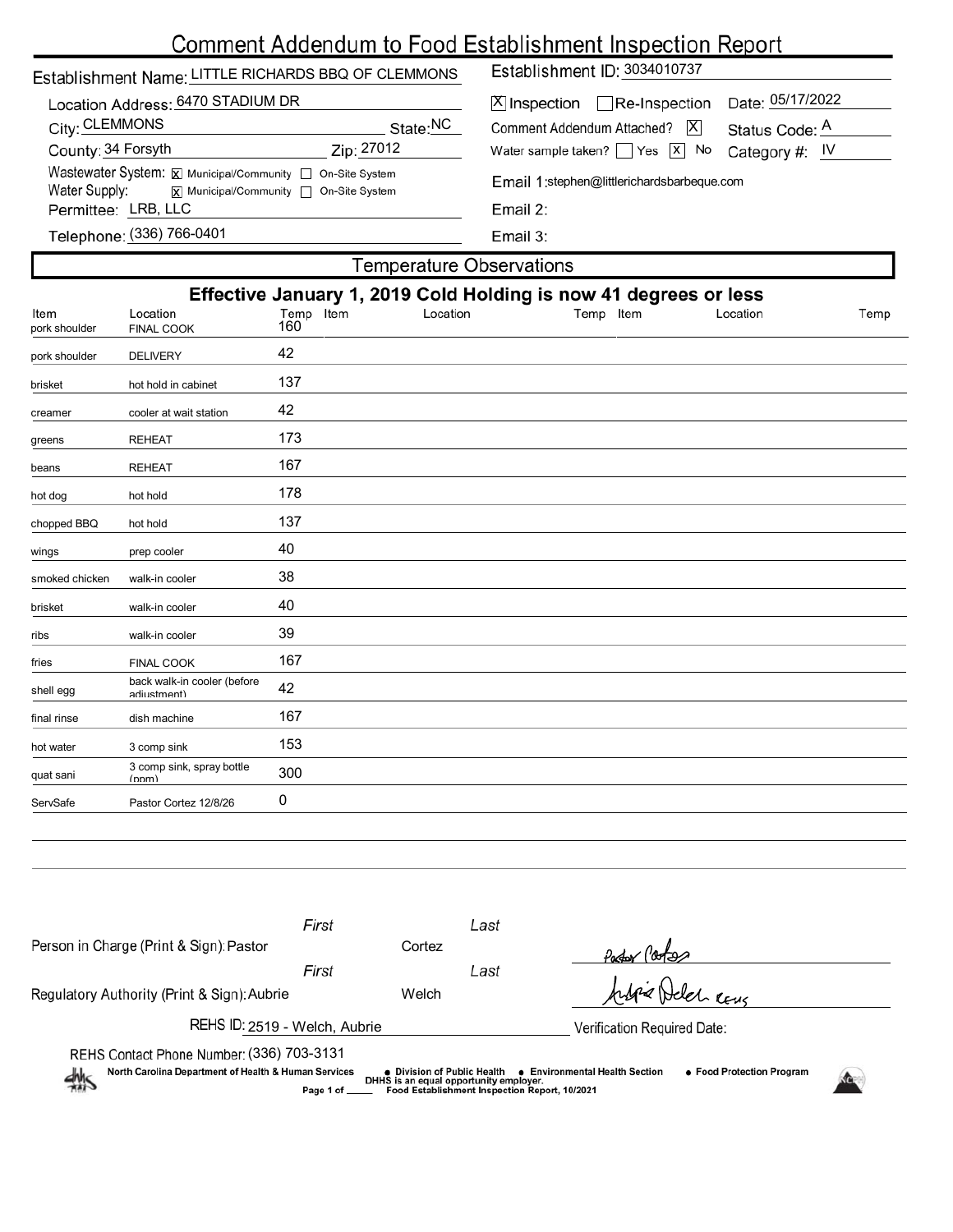#### **Establishment Name:** LITTLE RICHARDS BBQ OF CLEMMONS **Establishment ID:** 3034010737

**Date:** 05/17/2022 **Time In:** 10:40 AM **Time Out:** 1:35 PM

### **Observations and Corrective Actions**

Violations cited in this report must be corrected within the time frames below, or as stated in sections 8-405.11 of the food code.

- 13 3-202.15 Package Integrity (Pf) 1 #10 can of ketchup dented on seam, 1 #10 can with no label and rusted exterior on can rack. Food packages shall be in good condition and protect the integrity of the contents so that the food is not exposed to adulteration or potential contaminants. CDI - PIC removed from rack to show supplier.
- 16 4-601.11 (A) Equipment, Food-Contact Surfaces, Nonfood Contact Surfaces, and Utensils (P) Food debris present inside hushpuppy maker, on several small bowls, 1 ice scoop, set of measuring scoops, a couple large plastic containers; metal pans by smoker with food debris/greasy residue. Large rectangular plastic containers with sticker residue. `Food contact surfaces shall be clean to sight and touch. CDI - items placed at sink for re-cleaning.
- 21 3-501.16 (A) (1) Time / Temperature Control for Safety Food, Hot and Cold Holding (P) REPEAT Foil pan of baked beans was sitting in bread warmer at 128F. Time/temperature control for safety (TCS) foods held hot shall be maintained at 135F or above. CDI - per PIC, beans had been prepped approx. 30 minutes ago; they were reheated.
- 23 3-501.17 Ready-To-Eat Time / Temperature Control for Safety Food, Date Marking (Pf) In walk-in cooler, opened package of hot dogs, cooked ribs, cooked brisket were not date marked. Ready to eat, time/temperature control for safety (TCS) foods prepared/opened and held in an establishment for >24 hours must be date marked. CDI - Per employee, meats were cooked yesterday and hot dogs were opened yesterday, foods were dated appropriately. 3-501.18 Ready-To-Eat Time / Temperature Control for Safety Food, Disposition (P) In base of prep cooler, container of smoked wings with use by date of 5/15, container of tacos with use by date of 5/12. Once TCS foods exceed safe time limit (7 days including day of opening/prep), they must be discarded. CDI - foods discarded.
- 39 3-305.11 Food Storage Preventing Contamination from the Premises (C) At beginning of inspection, 2 boxes of raw chicken were on the floor by the smoker. One box of raw chicken on floor under shelving in walk-in cooler. Case of ketchup on floor in dry storage room. Food shall be protected from contamination by storing the food in a clean, dry location where it is not exposed to splash, dust, or other contamination; and at least 6 inches above the floor.
- 43 3-304.12 In-Use Utensils, Between-Use Storage (C) Several pairs of tongs hanging at cook line where they can be brushed by pants as employees walk by. Store in-use utensils in a clean, dry place, in food with handles out, in 135F or greater water or in running water which quickly moves food particles to the drain.
- 44 4-901.11 Equipment and Utensils, Air-Drying Required (C) REPEAT Standing water in bowl of buffalo chopper. Allow to air dry before reassembling. 4-903.11 (A), (B), and (D) Equipment, Utensils, Linens and Single-Service and Single-Use Articles Storing (C) Magnetic knife rack with several knives mounted at can wash; knives exposed to splash. Remove knife rack from this location. Cleaned equipment and utensils shall be stored in a clean, dry location where they are not exposed to splash, dust, or other contamination.
- 45 4-903.11 (A) and (C) Equipment, Utensils, Linens and Single-Service and Single-Use Articles Storing REPEAT In external dry storage room, 2 large bags of gallon tea jugs are on the floor. Single-service and single-use articles shall be stored in a clean, dry location at least 6 inches above the floor. 4-903.12 Prohibitions (C) In external dry storage room, boxes of to go containers and bag of gallon tea jugs stored below an open stairwell. Single-service and single-use articles may not be stored under open stairwells.
- 47 4-502.11 (A) and (C) Good Repair and Calibration-Utensils and Temperature and Pressure Measuring Devices REPEAT Repair the malfunctioning temperature measuring device on the hot holding cabinet storing pork shoulders. (note: small hot holding cabinet has been replaced since previous inspection). 4-501.12 Cutting Surfaces (C) Cutting block with rough surface, beige cutting board with deep cuts/rough finish. Surfaces such as cutting blocks and boards that are subject to scratching and scoring shall be resurfaced if they can no longer be effectively cleaned and sanitized, or discarded if they are not capable of being resurfaced. 4-501.11 Good Repair and Proper Adjustment - Equipment (C) Soda dispenser will dispense beverages with ice bin open; repair switch to protect ice. Replace damaged components of hushpuppy maker. Equipment shall be maintained in a state of repair and condition that meets Food Code.
- 48 4-302.13 Temperature Measuring Devices, Manual Warewashing (Pf) REPEAT no temperature indicator available on site for hot water warewashing machine. An irreversible registering temperature indicator shall be provided and readily accessible for measuring the utensil surface temperature. (note: PIC ordered thermolabels during inspection) 4-501.15 Warewashing Machines, Manufacturers' Operating Instructions (C) Pressure gauge is not working on dish machine. A warewashing machine and its auxiliary components shall be operated in accordance with the machine's data plate.
- 49 4-602.13 Nonfood Contact Surfaces (C) Clean as needed, such as cabinet at wait station with buildup, esp. interior of doors;